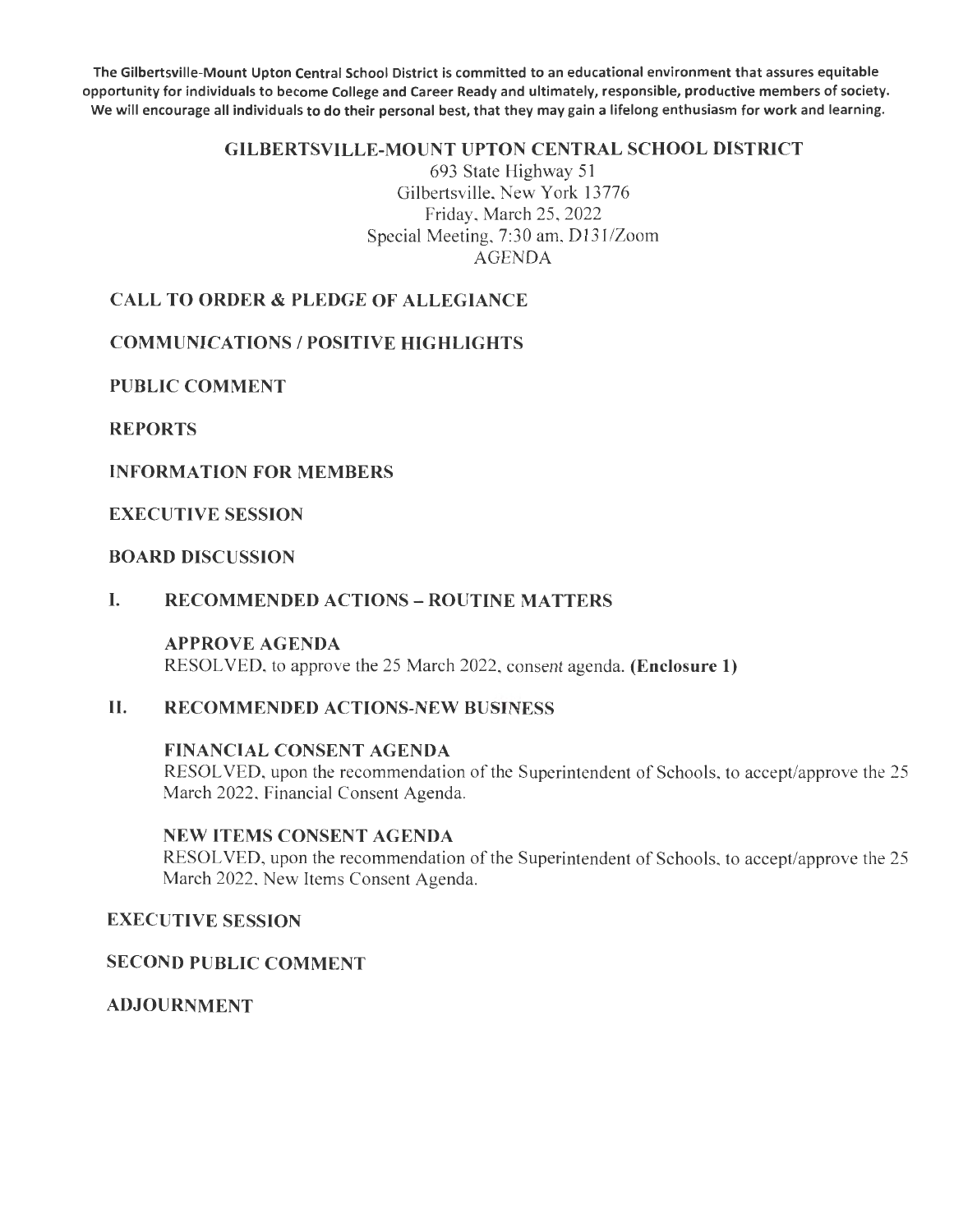# **Financial Consent Agenda**

The Board of Education will be asked to accept/approve the following Financial Consent Agenda as recommended by the Superintendent of Schools:

# **Budget Transfer (encl Fl)**

To approve the budget transfer from March 23 , 2022 to cover costs of the fuel oil line leak.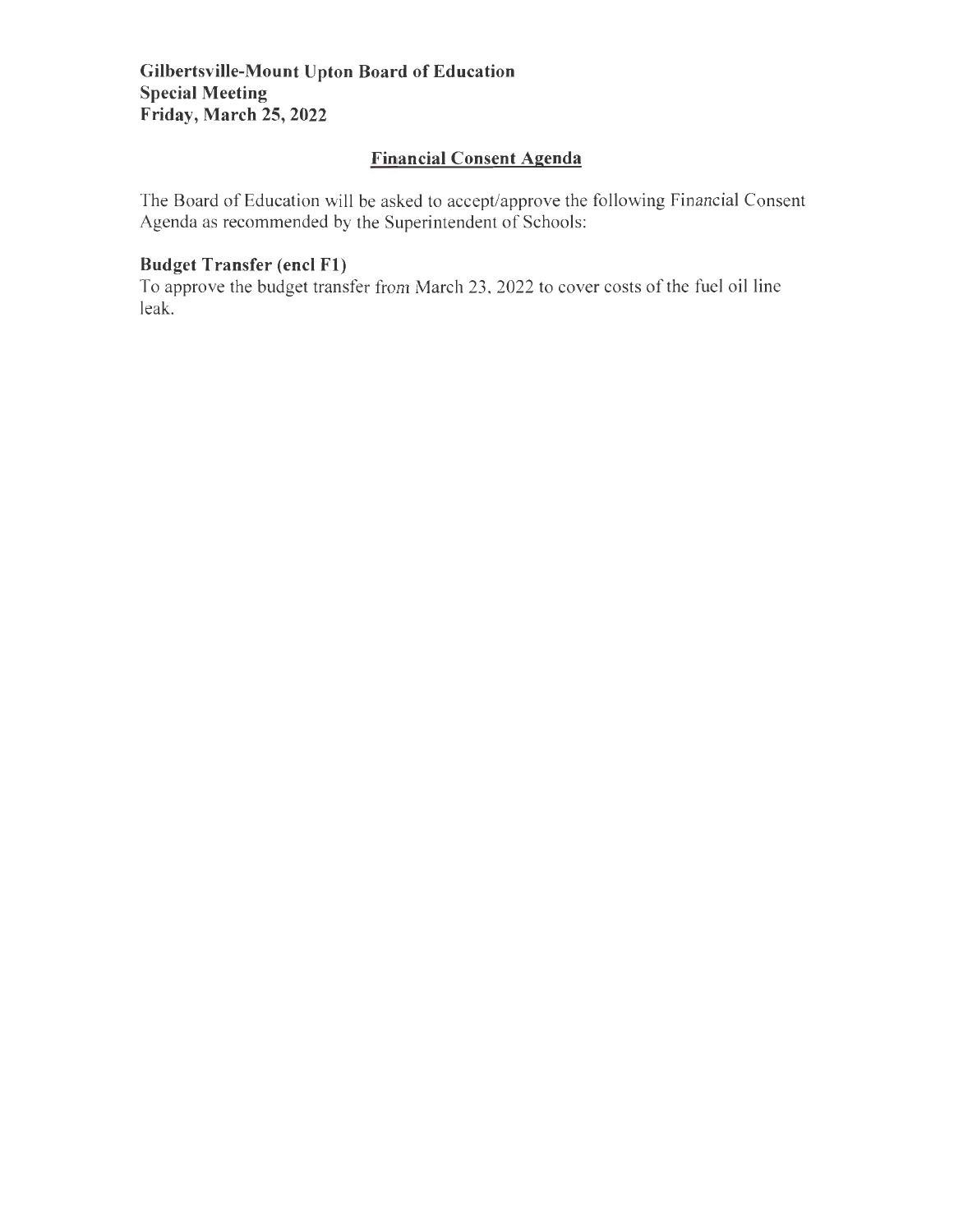# Gilbertsville-Mount Upton School District Transfer Record Form 2021-22

| <b>Amount of Transfer</b>     | From (code)          | To (code) |
|-------------------------------|----------------------|-----------|
|                               | <b>SEE ATTACHED</b>  |           |
|                               |                      |           |
| Purpose:                      |                      |           |
|                               | <b>SEE ATTACHED</b>  |           |
|                               |                      |           |
| <b>District Treasurer:</b>    | Doubty -<br>Vannello |           |
| Superintendent:               |                      |           |
| <b>Board of Education:</b>    |                      | Date:     |
| <b>Transfer Date:</b>         | March 232022         |           |
| <b>Transfer Completed By:</b> | Dort lannello        |           |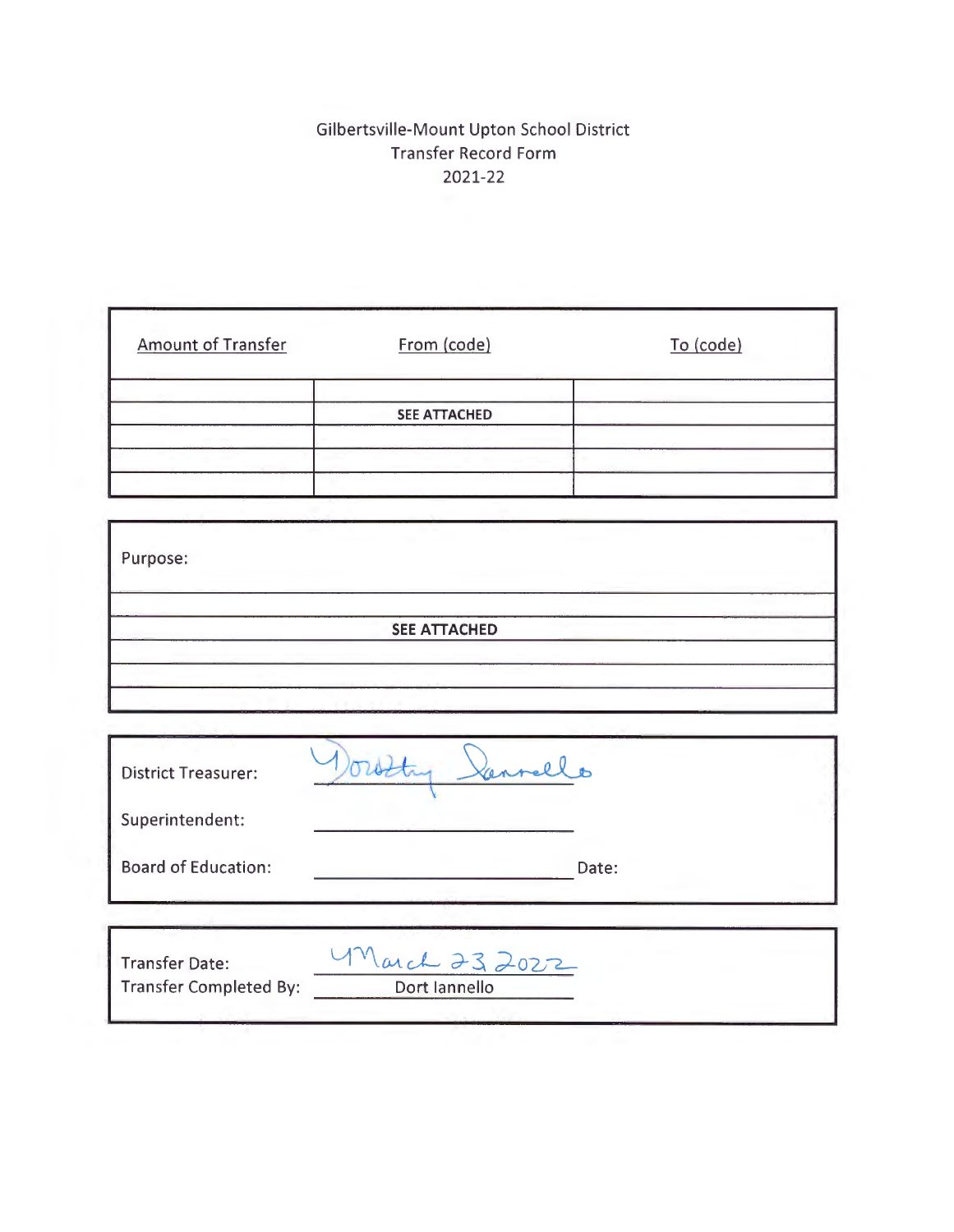| DATE:                 | March 23, 2022                                           |
|-----------------------|----------------------------------------------------------|
| TO:<br>$\mathsf{C}$ : | <b>GMU Board of Education</b><br><b>Annettte Hammond</b> |
| <b>FROM</b>           | Dort Jannello                                            |
| Subject               | General Fund Budget Transfer over \$10,000               |

Please approve the following budget transfer:

| Date       | <b>Transfer Explanation</b> | <b>Account</b>                          | Debits (-) | Credits $(+)$ |
|------------|-----------------------------|-----------------------------------------|------------|---------------|
| 03/23/2022 | Transfer to cover cost of   | A 1621.160 - Maint. Salaries            | 36.000     |               |
|            | <b>Fuel Oil Line Leak</b>   | A 1621.423 - Maint. Project Incidentals |            | 36,000        |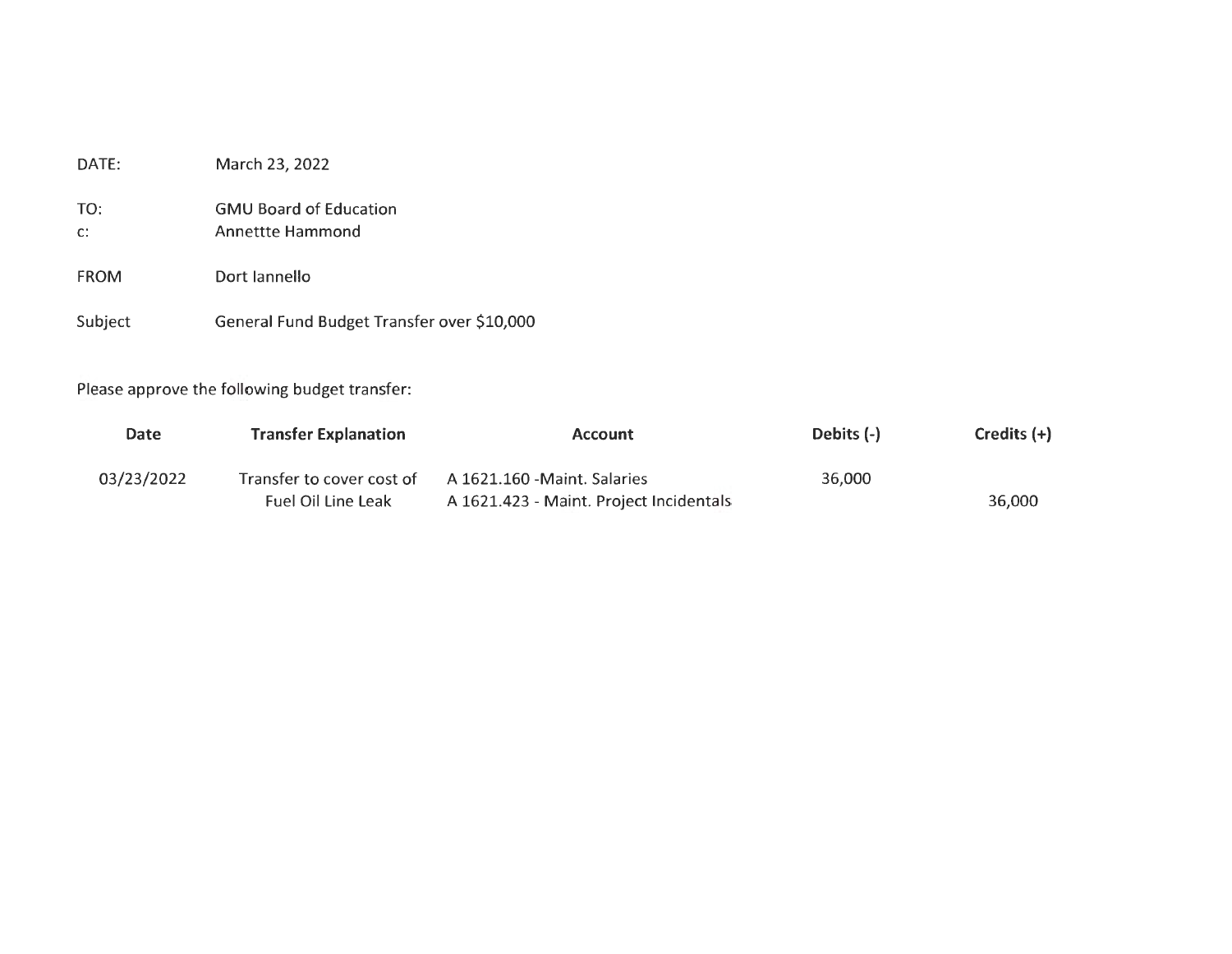# **New Items Consent Agenda**

The Board of Education will be asked to accept/approve the following New Items Consent Agenda as recommended by the Superintendent of Schools:

# **Fuel Oil Line Emergency Repair Work (encl Nl)**

RESOLVED, that pursuant to  $\S$  103 (4) of the General Municipal Law, the Board of Education declares that an emergency exists because of a fuel oil line leak. The damage affects safety and property of the District, its employees and students, and requires immediate action which cannot await competitive bidding. The Board finds that the proposed repairs, remediation, preservation and replacement of property of the District must be undertaken without delay. The Board further finds that such work is necessary for the protection and safety of students, employees and the property of the District. The Board has reviewed preliminary estimates for the work attached to this resolution. Such work will be performed at a cost not to exceed \$75,000. The Board further finds that further review and authorizations may be necessary. It is further,

RESOLVED, that the Board authorizes the awarding of contracts and the purchasing for this work, without competitive bidding, such work to commence immediately. The Board further ratifies all contracts and purchases made to date for all emergency work and purchases. It is further,

RESOLVED, that all such expenditures made by authority of this resolution are ordinary contingent expenses.